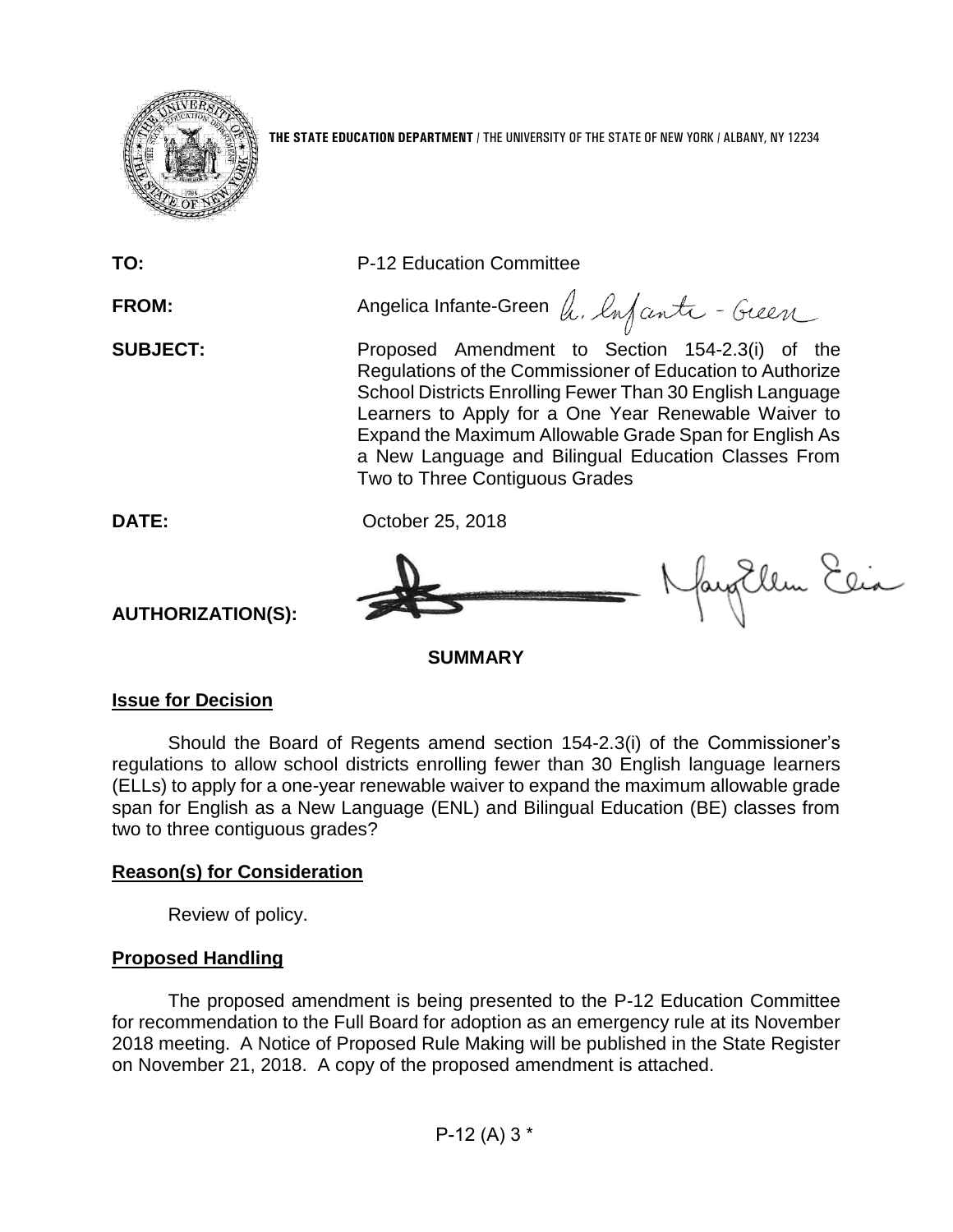#### **Background Information**

In January 2017, the New York State Council of School Superintendents (NYSCOSS) contacted the Department to request regulatory flexibility in meeting the requirement in section 154-2.3(i) of the Commissioner's regulations which provides that the maximum allowable grade span for grouping instruction in grades 1-12 English as a new language ("ENL") or bilingual education ("BE") classes is two contiguous grades, except for English language learners ("ELLs") in a special class. NYSCOSS expressed concerns about the challenge of hiring additional staff in order to limit ENL and BE classes to two contiguous grades, given the statewide shortage of certified ENL and BE teachers.

The Department understands these concerns, and in particular the challenges that smaller districts and districts with few ELLs may face in meeting the two contiguous grade span requirement in section 154-2.3(i) of the Commissioner's regulations. However, the Department must counterbalance these concerns with the need to ensure that ELLs in ENL and BE classes have access to age and grade appropriate instruction. accordance with the Department's *Blueprint for ELL Success*, ELLs – like other students – are entitled to "materials and instructional resources that are linguistically age/grade appropriate." The proposed amendment seeks to balance these concerns by creating a one-year renewable waiver allowing districts with fewer than 30 ELLs to seek approval from the Commissioner to expand the allowable grade span for ENL and BE classes to three contiguous grades.

Districts seeking the waiver will be required to provide key demographic information such as the total number and percentage of ELLs in the district as well as in particular schools, and the number of available certified BE and English for speakers of other languages ("ESOL") teachers to serve them. Districts will also be required to submit a justification explaining how they will ensure that all ELLs receive appropriate support if a waiver is granted, as well as the efforts the district has made to comply with the two grade span requirement of section 154-2.3(i) given its current staffing.

In order to better enable districts to meet the two grade span requirement of section 154-2.3(i), as well as to set forth best practices to support districts that apply for this waiver, the Department will issue an accompanying guidance document entitled "School District Justification to Expand the Maximum Allowable Grade Span to Three Contiguous Grades in 1-12 English as a New Language (ENL) or Bilingual Education (BE) Classes." Contained in this guidance are questions and answers regarding which districts qualify for the waiver, best practices and guidance regarding instructional grouping practices, and recommended solutions for common challenges.

A copy of the draft waiver application form, as well as the proposed guidance document are attached.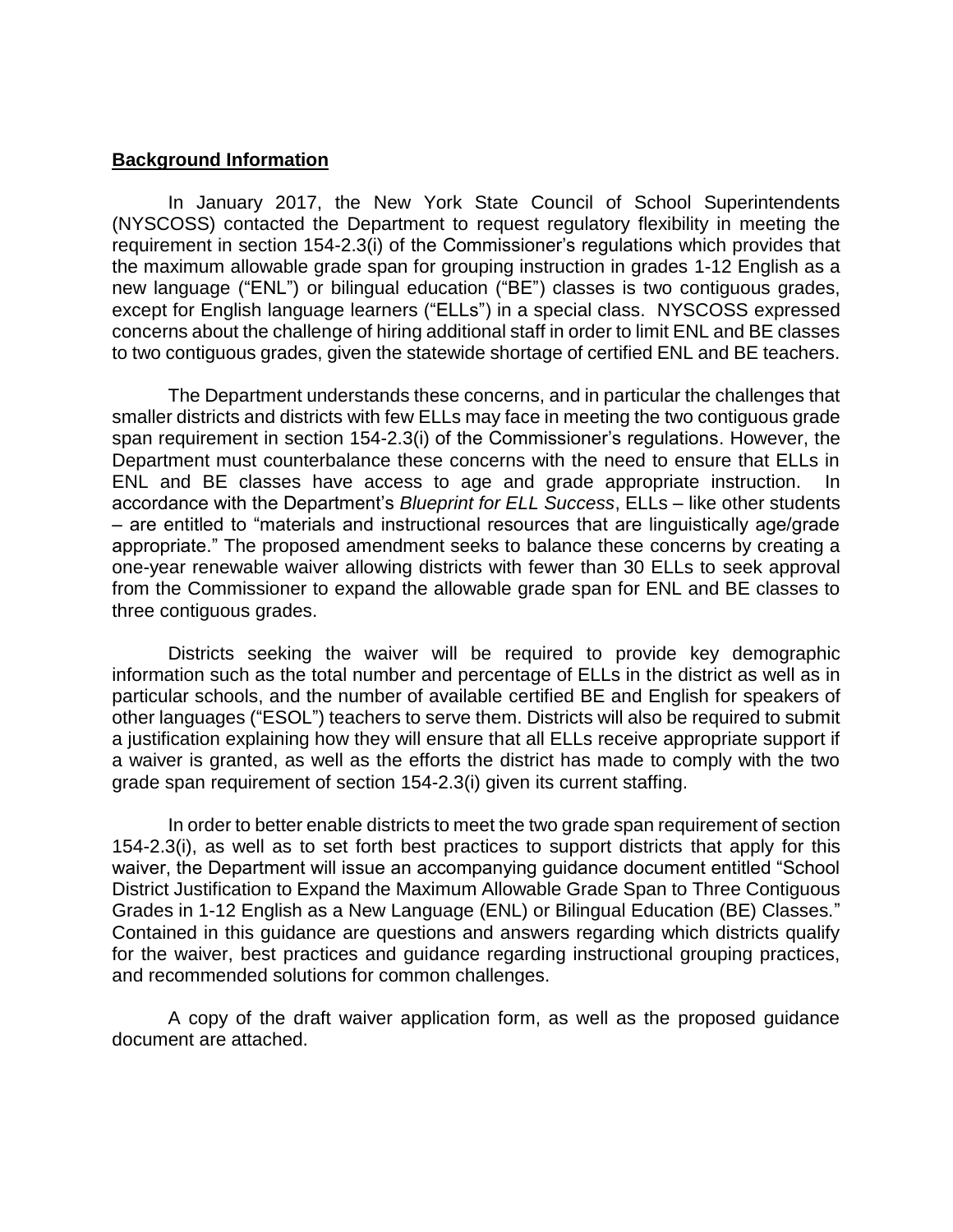#### **Related Regents' Items**

Board of Regents Items regarding the amendment of Subpart 154-2 to create the two grade span requirement can be found at:

http://www.regents.nysed.gov/common/regents/files/614p12d2.pdf http://www.regents.nysed.gov/common/regents/files/914p12d7.pdf

#### **Recommendation**

It is recommended that the Board take the following action:

VOTED: That subdivision (i) of section 154-2.3 of Commissioner's Regulations be amended, effective November 6, 2018, in order to alleviate the difficulty that districts with fewer than 30 English Language Learners may have in meeting the requirement that bilingual education and English as a New Language classes limit enrollment to a maximum of two contiguous grades, by allowing such districts to apply for a waiver on an annual basis to expand the maximum allowable grade span to three contiguous grades beginning in the 2018-2019 school year.

#### **Timetable for Implementation**

If adopted as an emergency measure at the November 2018 Regents meeting, the proposed amendment will become effective as an emergency measure on November 6, 2018 and the waiver will be available to districts beginning with the 2018-19 school year. Following the 60-day public comment period, it is anticipated that the proposed amendment will be presented to the Board of Regents for adoption as a permanent rule at the March 2019 meeting. If adopted at the March meeting, the proposed amendment will become effective as a permanent rule on March 27, 2019. A second emergency action may be needed at the January 2019 meeting to ensure that the emergency rule remains continuously in effect until it can be adopted as a permanent rule.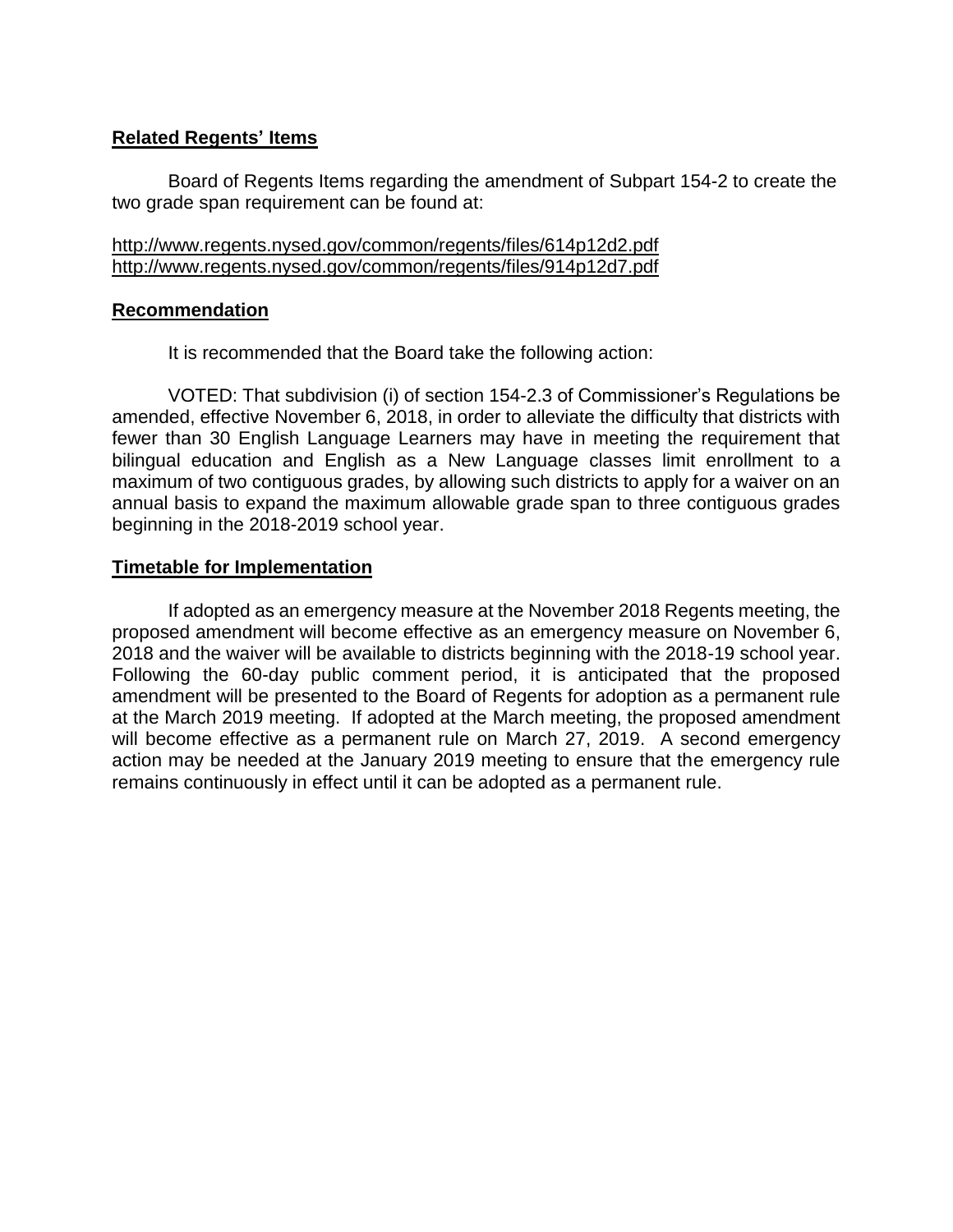#### **Attachment A**

AMENDMENT OF THE REGULATIONS OF THE COMMISSIONER OF EDUCATION

Pursuant to Education Law sections 207, 208, 315, 305, 2117, 2854(1)(b), and 3204.

1. Subdivision (i) of section 154-2.3 of the Regulations of the Commissioner of Education is amended, to read as follows:

(i) *Grade Span.*

(1) The maximum allowable grade span for grouping instruction in grades 1-12 English as a new language or bilingual education classes is two contiguous grades, except for English language learners in a special class, as defined by section 200.1(uu) of this Title. Provided, however, that beginning with the 2018-2019 school year the Commissioner may waive such requirement for school districts with enrollment of fewer than thirty English language learner students and permit such districts to utilize a maximum allowable grade span for instruction in grades 1-12 English as a new language or bilingual education classes of three contiguous grades, except for English language learners in a special class, as defined by section 200.1(uu) of this Title. A district seeking permission for such a waiver shall annually submit to the commissioner for approval an application on a form prescribed by the commissioner which must include:

(i) data regarding the number and percentages of English language learners enrolled in the district, along with data regarding the number of certified bilingual education and English to speakers of other languages teachers in the district;

(ii) evidence that the district will ensure that all English language learners receive grade and age appropriate instructional support if the waiver is granted; and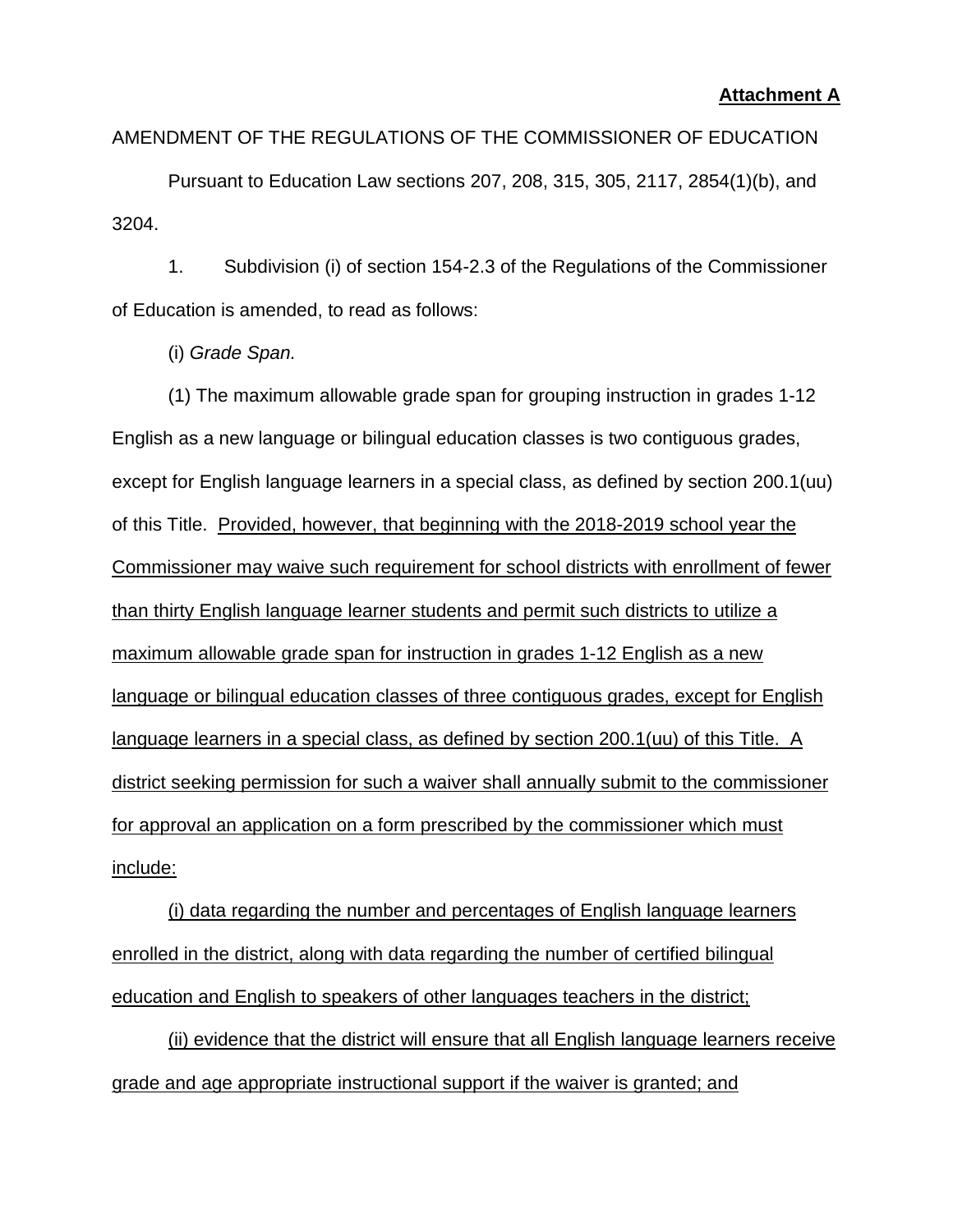## (iii) evidence regarding the district's efforts to meet the two grade span

requirement of this subparagraph prior to seeking a waiver.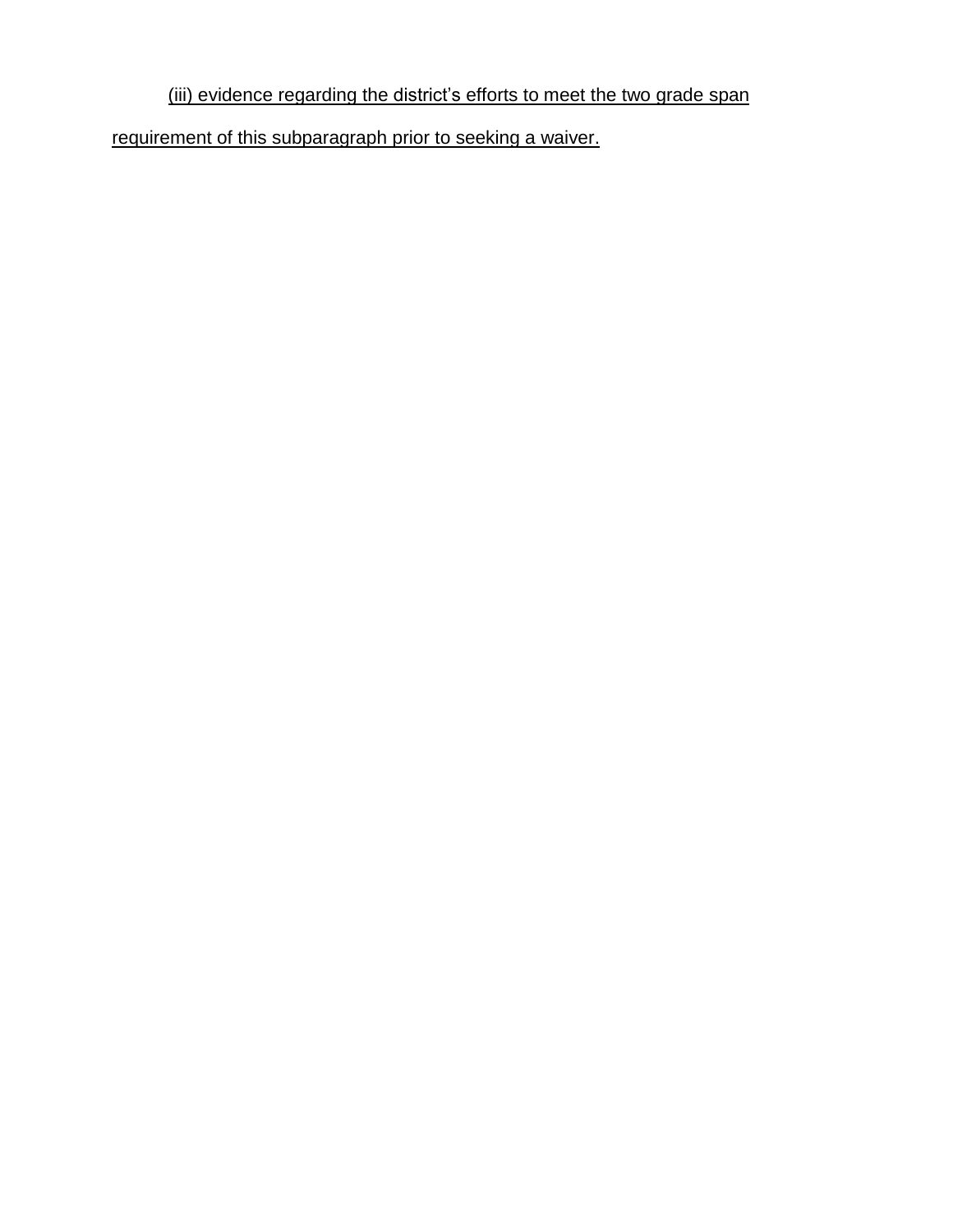#### **Attachment B**

#### **8 NYCRR §154-2.3(i)**

## STATEMENT OF FACTS AND CIRCUMSTANCES WHICH NECESSITATE EMERGENCY ACTION

The proposed amendment is necessary, beginning with the 2018-2019 school year, to implement Regents policy to permit certain eligible school districts to seek a waiver from the requirement in Commissioner's Regulations section 154-2.3(i) which provides that the maximum allowable grade span for grouping instruction in grades 1-12 English as a new language or bilingual education classes is two contiguous grades, except for English language learners in a special class.

Since the Board of Regents meets at fixed intervals, the earliest the proposed rule can be presented for regular (non-emergency) adoption, after expiration of the required 60-day public comment period provided for in the State Administrative Procedure Act (SAPA) sections 201(1) and (5), would be the March 2019 Regents meeting. Furthermore, pursuant to SAPA section 203(1), the earliest effective date of the proposed rule, if adopted at the March meeting, would be March 27, 2019, the date a Notice of Adoption would be published in the State Register

Therefore, emergency action is necessary at the November 2018 Regents meeting for the preservation of the general welfare in order to ensure that eligible school districts have enough notice that they may seek such waiver for the 2018-2019 school year. It is anticipated that the proposed rule will be presented for adoption as a permanent rule at the March 2019 Regents meeting, which is the first scheduled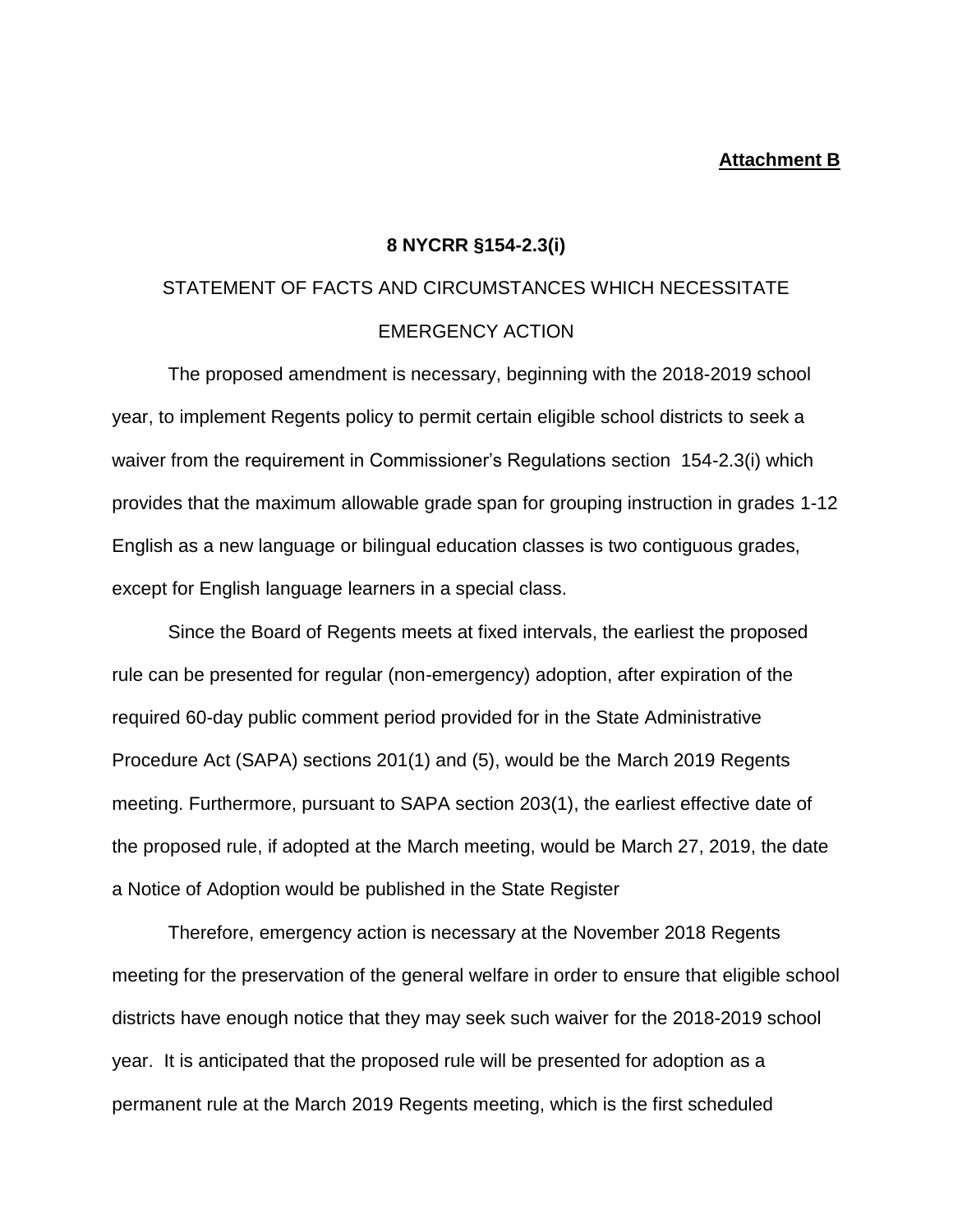meeting after expiration of the 60-day public comment period prescribed in the SAPA for State agency rule makings.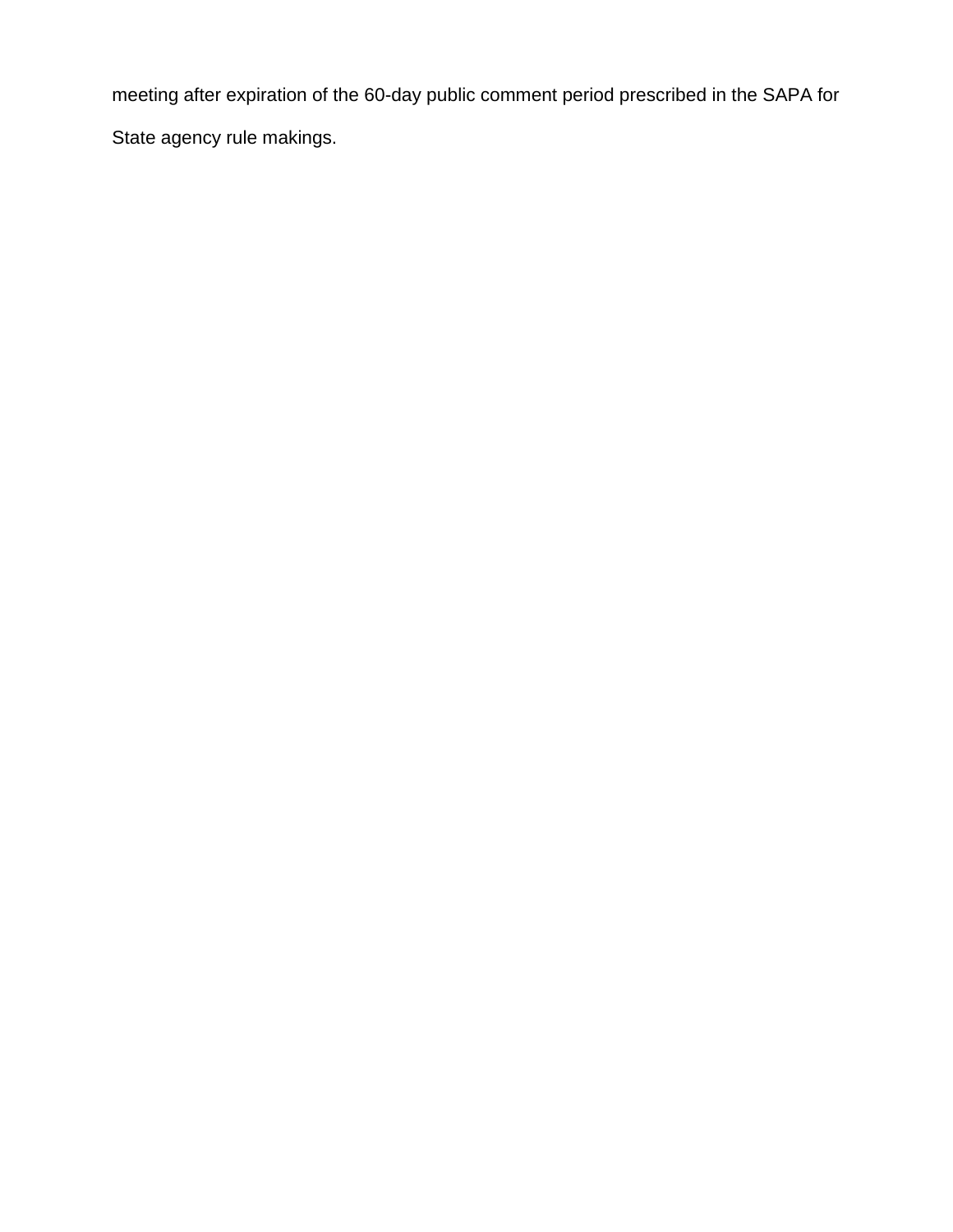

**THE STATE EDUCATION DEPARTMENT** / THE UNIVERSITY OF THE STATE OF NEW YORK / ALBANY, NY 12234 Office of P-12

> Lissette Colón-Collins, Assistant Commissioner Office of Bilingual Education and World Languages

55 Hanson Place, Room 594 89 Washington Avenue, Room 528 EB Brooklyn, New York 11217 **Albany, New York 12234** 

Tel: (718) 722-2445 / Fax: (718) 722-2459 (518) 474-8775/ Fax: (518) 474-7948

#### **School District Justification to Expand the Maximum Allowable Grade Span to Three Contiguous Grades in I-12 English as a New Language (ENL) or Bilingual Education (BE) Classes**

Under Commissioner's Regulations (CR) Section 154-2.3 (i), "[t]he maximum allowable grade span for grouping instruction in grades 1-12 English as a New Language or Bilingual Education classes is two contiguous grades, except for English Language Learners in a special class, as defined by section 200.1(uu) . . ." Section 154-2.3(i) allows school districts to seek flexibility from this requirement on an annual basis "for school districts with enrollment of fewer than thirty English language learner students." The New York State Education Department's (NYSED) data analysis indicates that a number of school districts throughout New York State have fewer than thirty (30) English Language Learners (ELLs) spread across grade levels, which makes it challenging to group ENL and BE classes with a maximum of two grade spans. As a result, New York State is providing flexibility to such qualifying districts from the two grade span requirement of Part 154-2.3(i). Using this form, districts with fewer than thirty (30) ELLs may apply for a **one year** waiver to expand the two contiguous grade span requirement for ENL or BE classes to three contiguous grades, renewable on an annual basis.

*Note: School districts are advised to prioritize the learning needs of individual students over grouping considerations, within the two grade span requirement of CR Part 154 to the fullest extent possible. Districts facing staffing shortages and other class grouping challenges are encouraged to reach out to local Regional Bilingual Education Resource Networks (RBERNs) and Institutions of Higher Education to identify possible solutions. After making such efforts, qualifying districts may utilize this waiver to seek relief if they are unable to find appropriate staff resources to satisfy the two grade span requirement.* 

#### **Fill out all fields. Forms that are incomplete must be resubmitted or will not be considered for review.**

| <b>District Name:</b>               |        | <b>BEDS Code:</b> |
|-------------------------------------|--------|-------------------|
| Street:                             | City:  | <b>Zip Code:</b>  |
| <b>School Year:</b>                 |        |                   |
| <b>Contact Person Info:   Name:</b> | Email: | <b>Phone:</b>     |

#### **Section 1. District Information**

#### **Section 2: Student and Program Information**

1. **All Local Education Agencies (LEAs)** must maintain a Part 154 Comprehensive Plan on file and have it available for review upon request by the New York State Education Department (NYSED), parents, or any other school or community member. Indicate date **Part 154 Comprehensive ELL Education Plan** submitted, and for which school year

#### **For the following information, please use data reported for spring BEDS Day:**

- 2. Indicate the total number of students enrolled in the district
- 3. Indicate the total number of ELLs enrolled in the district
- 4. Indicate the percentage of ELLs in the district's or BOCES' total student population
- 5. Indicate the number of Bilingual Education (BE) certified teachers in your district by FTE
- 6. Indicate the number of English to Speakers of Other Languages (ESOL) certified teachers in your district by FTE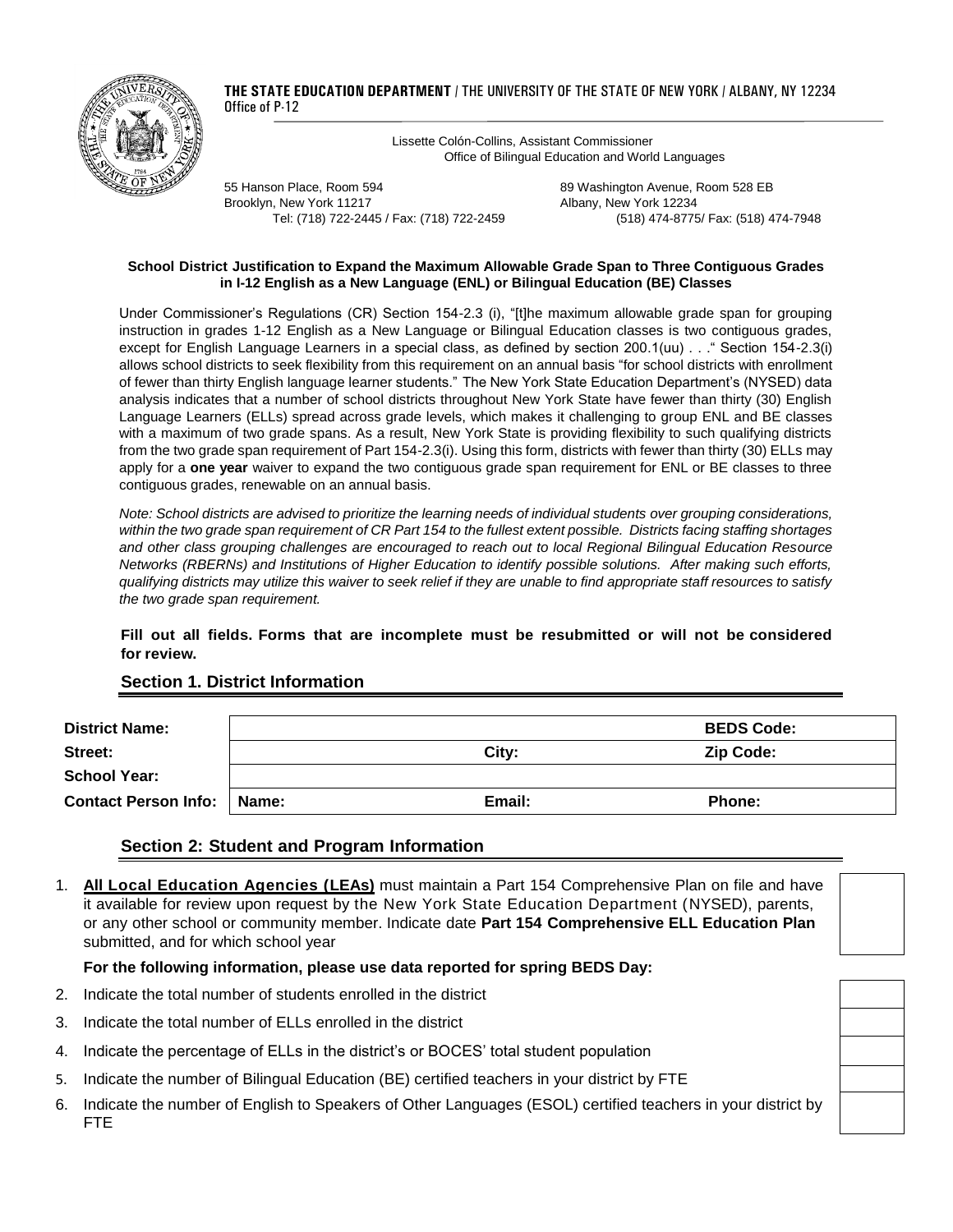- 7. If your district contracts itinerant ESOL or BE teachers from BOCES or another agency, please indicate the number of teachers and the FTE
- 8. Indicate why you feel that your district should receive a waiver for the two contiguous grade span requirement and how your district will ensure that all ELLs receive appropriate support:
- 9. Describe the efforts that the district has put in place to meet the current staffing requirements under Part 154-2.3(i):

**Provide the following information for all school buildings for which you are requesting a waiver.**

**Instructions**: Indicate grades served and number of ELLs per grade. Add rows as needed. **The first two rows have been completed as an example.**

|                                       |                  | <b>Current Grouping</b> |                       | <b>Proposed Grouping</b> |                       |
|---------------------------------------|------------------|-------------------------|-----------------------|--------------------------|-----------------------|
| <b>School Building</b><br><b>Name</b> | <b>BEDS</b> code | <b>Grades</b>           | <b>Number of ELLs</b> | <b>Grades</b>            | <b>Number of ELLs</b> |
| Example: Big Apple School             | 000              | $2$ and $3$             | 5                     | 2, 3, and 4              | 10                    |
|                                       |                  | $5$ and $6$             | 10                    | 4, 5, and 6              | 12                    |
|                                       |                  |                         |                       |                          |                       |
|                                       |                  |                         |                       |                          |                       |
|                                       |                  |                         |                       |                          |                       |
|                                       |                  |                         |                       |                          |                       |

**Sign this form and submit electronically by June 15, 2018 to: OBEWLDocSubmit@nysed.gov In the subject line, please write "Part 154-2.3(i) Gradespan Waiver <***insert name of LEA***>"**

#### **Superintendent/Chief Administrative Officer or designee electronic signature.**

By entering your name below, you are signing this form electronically. You agree that your electronic signature is the legal equivalent of your manual signature on this form.

| Name:                                                                                                                    | Title: | Date: |  |  |  |  |
|--------------------------------------------------------------------------------------------------------------------------|--------|-------|--|--|--|--|
| Email:                                                                                                                   |        |       |  |  |  |  |
|                                                                                                                          |        |       |  |  |  |  |
| To be completed by the Office of Bilingual Education and World Languages<br>□ Not Approved<br>$\Box$ Approved<br>Request |        |       |  |  |  |  |
| <b>Comments:</b>                                                                                                         |        |       |  |  |  |  |
| Signature:                                                                                                               |        | Date: |  |  |  |  |

OBEWL authorized signature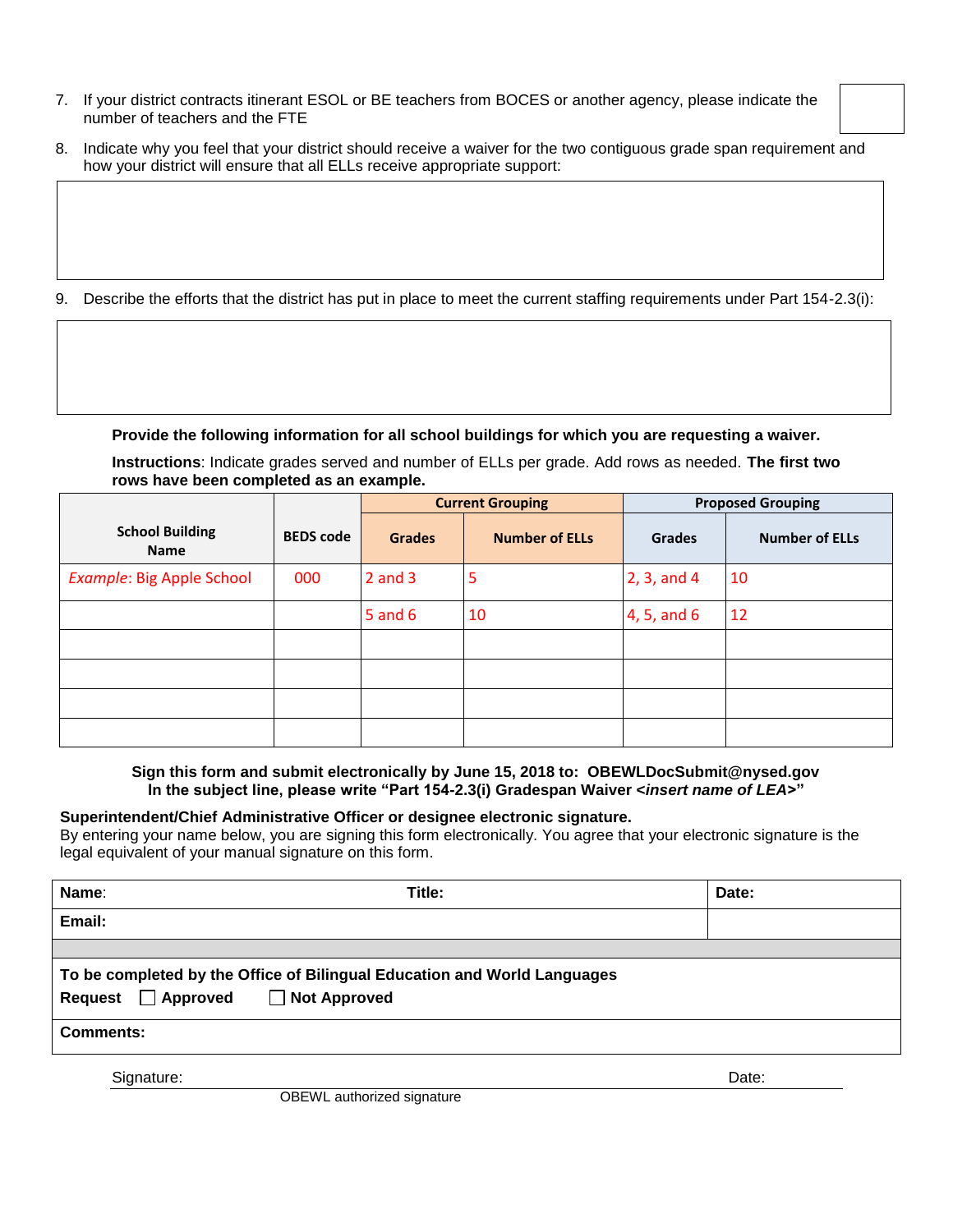

**Commissioner's Regulations CR Part 154**

**Commissioner's Regulation Part 154**

# **Guidance**

**School District Justification to Expand the Maximum Allowable Grade Span to Three Contiguous Grades in 1-12 English as a New Language (ENL) or Bilingual Education (BE) Classes**

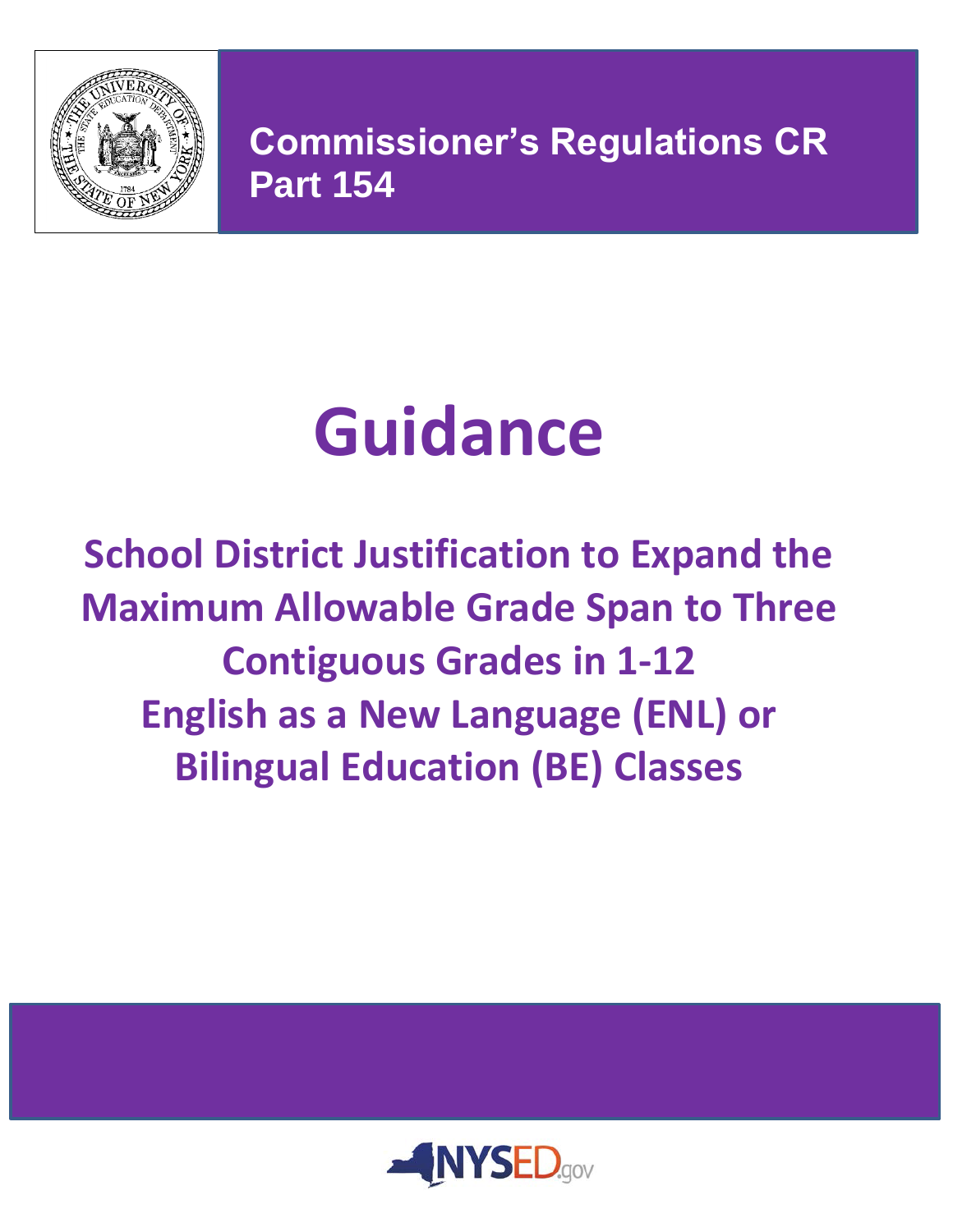# **INTRODUCTION**

The presence and population of English Language Learners/Multilingual Learners (ELLs/MLLs) vary considerably among New York State schools. Some communities have no ELLs/MLLs, while others have small numbers of ELLs/MLLs of wide-ranging ages; for instance, a district might have many ELLs/MLLs in grade 2 but none in grade 1. Others have enough ELLs/MLLs in a given grade to create one selfcontained ENL classroom per grade or across two grades, with higher proficiency ELLs/MLLs distributed across the remaining classes. This demographic reality must, however, be balanced with what we know about best practices to use with this growing subset of our student body.

The New York State Education Department (NYSED) understands that districts with small numbers of ELLs/MLLs may face challenges for finding appropriate staffing for ENL or BE classes. However, it is critical to keep in mind possible unintended consequences that can arise from grouping too many grades together for instructional purposes. This document was created in response to feedback that the NYSED Office of Bilingual Education and World Languages (OBEWL) has received from the field regarding Commissioner's Regulations (CR) Part 154, to support all districts' efforts in meeting the grade span requirement of Part 154-2.3(i) and to provide guidance to qualifying districts with less than 30 ELLs/MLLs in applying for a one year waiver to expand the maximum allowable grade span from two to three grades.

## **QUALIFYING FOR THE WAIVER**

## **Q: What do the regulations state about the grouping of ELLs/MLLs for instruction and the qualifications for the waiver?**

A: According to CR section 154-2.3 (i), "The maximum allowable grade span for grouping instruction in grades K-12 English as a New Language or Bilingual Education classes is two contiguous grades, except for English Language Learners in a special class, as defined by section 200.1(uu) of this Title." NYSED data analysis indicates that a number of school districts throughout New York State have fewer than thirty ELLs/MLLs spread across grade levels, which makes it challenging to group ENL and BE classes with a maximum of two grade spans. As a result, New York State is providing flexibility to such qualifying districts from the two grade span requirement of Part 154-2.3(i). Districts with fewer than thirty (30) ELLs may apply for a **one year** waiver to expand the two contiguous grade span requirement for ENL or BE classes to three contiguous grades, renewable on an annual basis.

## **Q: Which districts qualify for this waiver?**

A: Only districts with fewer than 30 ELLs/MLLs may apply for this waiver.

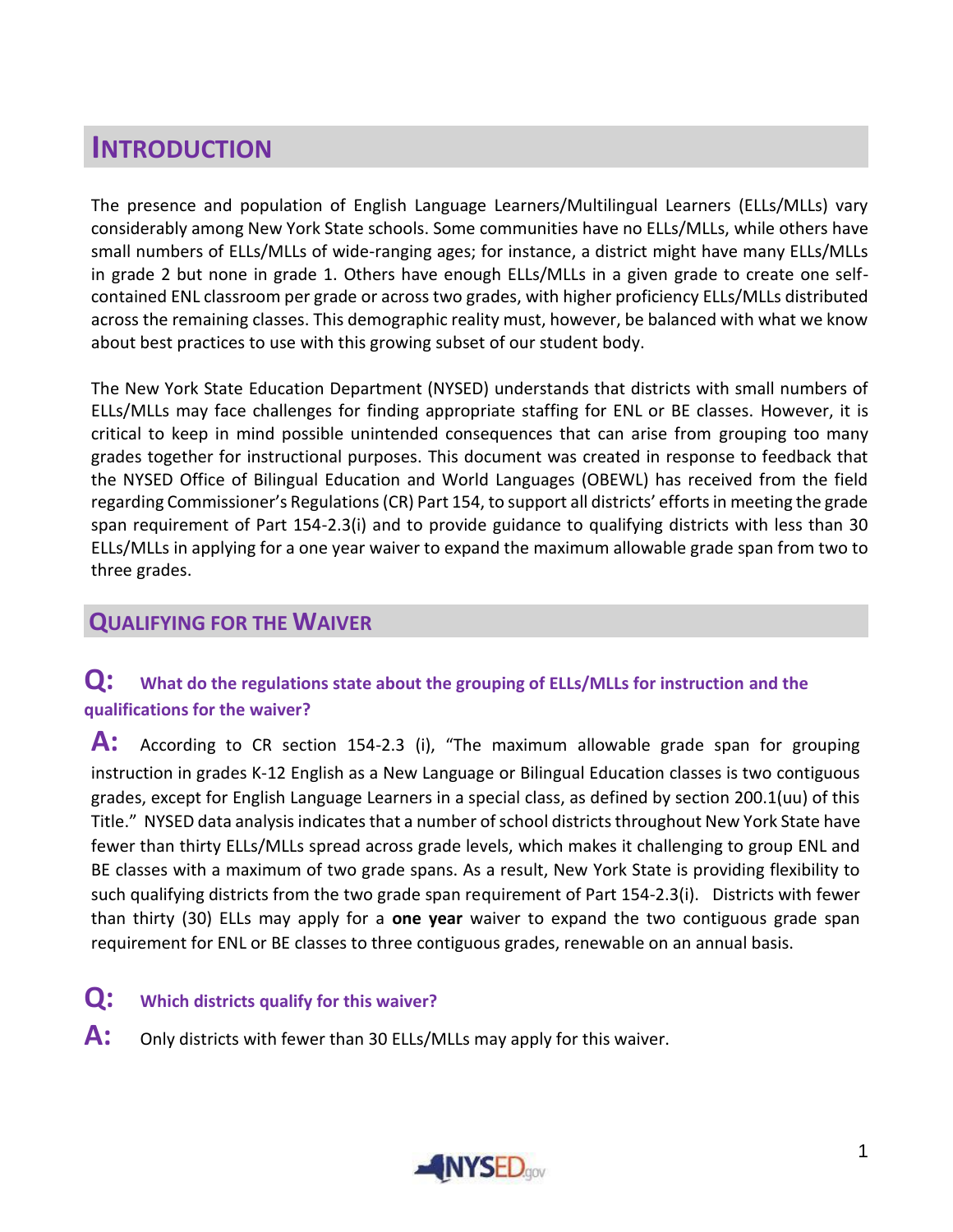## **INSTRUCTIONAL GROUPING**

- **Q: What grades can be grouped into grade spans of three contiguous years?**
- A: Schools that have an approved waiver may extend the maximum allowable grade span for grouping instruction in Grades 1-12 English as a New Language or Bilingual Education to **three**  contiguous grades, except for ELLs/MLLs in a special class as defined by section 200.1(uu).
- **Q: What type of student groupings will this waiver allow? To which instructional settings is it applicable?**
- **A:** This waiver allows for the grouping of three contiguous grades of ELLs/MLLs for the Stand-alone English as a New Language component of an ENL or a BE program. For example, in addition to applying other language and content-focused lessons and instructional strategies, an ENL teacher may group students in Grades 1, 2, and 3 who all need to learn or review content like the similarities and differences between urban and rural life. In another possible scenario, an ENL teacher might work with this small group to build their background knowledge and pertinent vocabulary on this curricular focus.

While content area high school students might be grouped in courses that include different grade levels (e.g. 9<sup>th</sup> grade science), care must be taken to group ELLs/MLLs appropriately in content area courses, especially at the secondary level. It would not be beneficial for an ELL/MLL to be placed into a group with learning targets or materials that are either too easy or difficult for them.

## **Q: What are recommended "best practices" for grouping ELLs/MLLs?**

A: Best practices focus on instruction and certification. Instruction should be grade appropriate for the individual students in an instructional group. The NYSED OBEWL *Blueprint for ELL Success* recommends that "districts and schools engage all English Language Learners in instruction that is grade-appropriate, academically rigorous, and aligned with the New York State Prekindergarten Foundation for the Common Core and P-12 Common Core Learning Standards."<sup>1</sup>

Providing small-group reading instruction in five core reading elements (phonological awareness, phonics, reading fluency, vocabulary, and comprehension) can help ELLs/MLLs in the elementary grades (U.S. Department of Education, n.d.). Small group instruction should be rigorous for all student members. The Blueprint advises districts and schools to "[use] academic language and content-area supports to strategically move ELLs along the language development continuum utilizing New York State Bilingual Progressions." (p. 3) There is strong evidence for the use of small group literacy instruction at the elementary level (Gersten, R., Baker, S.K., Shanahan, T., Linan-Thompson, S., Collins, P., & Scarcella, R. (2007)).

"Small group instruction is beneficial for ELLs/MLLs across all grades and creates a supportive learning environment." (Abbott et al. 2007; Kamps, Spaulding, et al., 2004).

 $\overline{a}$ <sup>1</sup> Currently, New York State utilizes the [New York State Next Generation Learning Standards](http://www.nysed.gov/next-generation-learning-standards)*.*

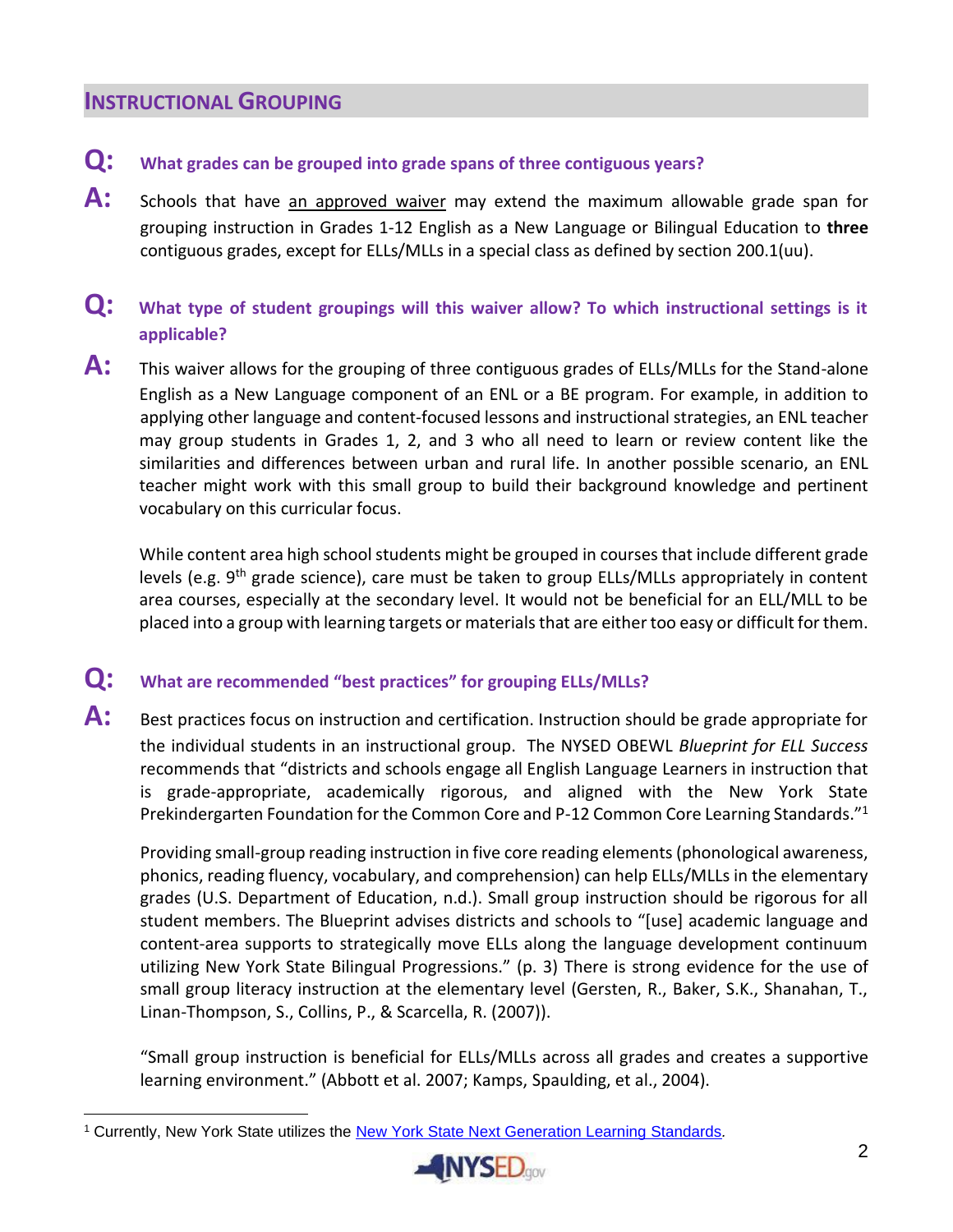## **CHALLENGES & SOLUTIONS**

- **Q: What are some potential instructional issues created by grouping students of three grades in one instructional group?**
- A: Schools must be mindful of the unforeseen consequences of grouping three grades into one instructional group, which must be prevented by avoiding:
	- **Inappropriate English proficiency level**: Avoid grouping students from all five English proficiency levels (Entering, Emerging, Transitioning, Expanding, and Commanding<sup>2</sup>). Students in a group may be at opposite ends of the language learning continuum and will therefore have different linguistic needs. Instead, individualized instruction should be provided for most student groups.
	- **Developmental inappropriateness:** Students of different ages may have different developmental needs, especially at the younger grades. For example, students in grade 1 can be five years old and students in grade 2 can be eight years old. This is a developmentally wide range. Thus, care must be taken to ensure developmental appropriateness of content to be learned and skills to be developed. In addition, younger students generally have shorter attention spans that require shorter activity duration. These issues may, however, lessen as students get older.
	- **Instructional inappropriateness:** Students in different grades will bring different types and levels of background knowledge along with varying ability to complete tasks independently. Teachers must be mindful in differentiating instruction to account for background knowledge and ability to learn independently (e.g. by reading a book or by watching a video).

## **Q: What are some potential solutions for staffing shortages while long term solutions are developed by individual districts?**

**A:** Potential solutions for districts include:

 $\overline{a}$ 

- *Sharing Teachers Across Districts:* Two nearby districts may consider sharing a teacher to work with ELLs/MLLs in both districts.
- *Encouraging Teachers to Seek Additional Certification*: Districts should encourage current teachers to obtain additional certification. Teachers can earn an additional content area certification, a certification in English to Speakers of Other Languages (ESOL), or a BE Extension by taking as few as 12 to 15 credits. The [Bilingual Extension](http://www.highered.nysed.gov/tcert/certificate/typesofcerts/extbil.html) allows individuals who are fluent in English and an additional language to teach in a BE program and requires an existing valid base certification (e.g. Childhood Education or Initial Literacy Certification).
	- <sup>o</sup> Districts should consider working with nearby institutions of higher education to host courses on-site so that a cohort of staff members can earn a BE extension or ESOL certification at the school site where they work.

<sup>&</sup>lt;sup>2</sup> Students who score at the Commanding level are proficient in English and not ELLs/MLLs. However, some Commanding level students may be in ENL classes in order to receive Former ELL services under Part 154- 2.3(h).

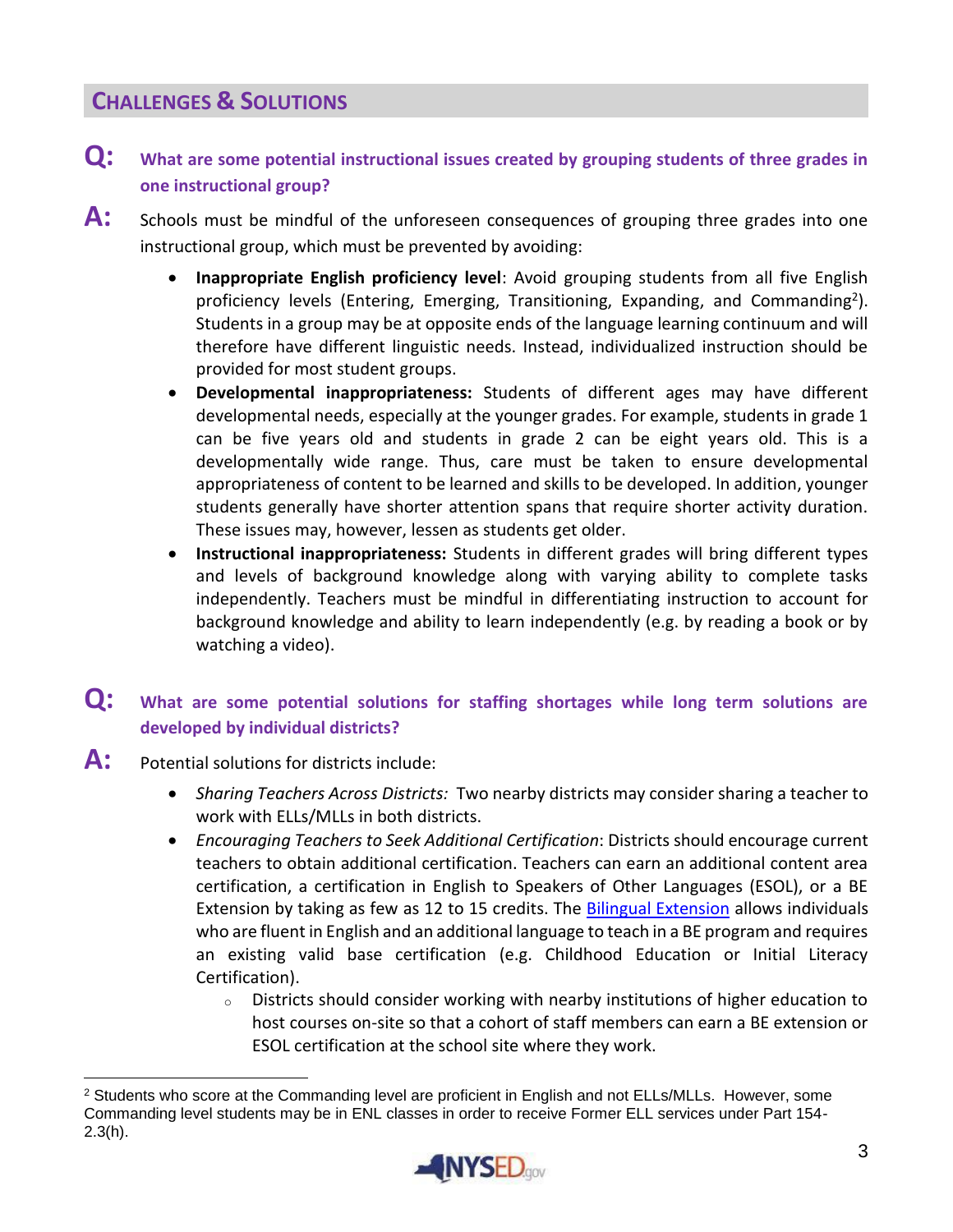- *Specific Resources and Initiatives for Teacher Recruitment, Training, and Certification*: Districts should consider the following resources and initiatives for teacher recruitment, training, and certification:
	- $\circ$  Supplementary certification pathways are available to allow content area teachers to obtain **ESOL** certification, and for ESOL teachers to receive content area [certification,](http://www.nysed.gov/common/nysed/files/programs/bilingual-ed/memo_supplementary-certification-esol-content-area-fact-sheet.pdf) as described above.
	- o [Clinically Rich Intensive Teacher Institutes](http://www.nysed.gov/bilingual-ed/teachers/clinically-rich-intensive-teacher-institute-cr-iti) prepare candidates for BE extensions and ESOL certification and are available across the state. A fully online program is available through Queens College, with more to become available soon. Tuition for the ITI program is subsidized by NYSED grants. NYSED has also published a list of institutions providing [Transitional B](http://www.highered.nysed.gov/ocue/spr/AlternativeTeacherCertificationProgram.htm) and [Transitional C](http://www.highered.nysed.gov/ocue/spr/ATCRegisteredProgramsTransC.htm) programs.
	- o [The Teachers of Tomorrow Program](http://www.highered.nysed.gov/kiap/tot/documents/TeachersofTomorrowProgramFINAL.pdf) provides a variety of incentives that encourage prospective teachers to teach in a school district that is experiencing a teacher shortage or subject area shortage.
	- o [Teacher Opportunity Corps \(TOC\)](http://www.tc.columbia.edu/office-of-teacher-education/office-of-teacher-education/student-teaching-and-edtpa/teacher-opportunity-corps/) is a program with the goal of enhancing the preparation of teachers and prospective teachers to address the learning needs of students at risk of truancy, academic failure, or dropping out of school, as well as increasing the participation rate of historically underrepresented and economically disadvantaged individuals in teaching careers.
	- o [Search Certification Requirements:](http://eservices.nysed.gov/teach/certhelp/CertRequirementHelp.do) This system allows individuals to review requirements for specific New York State teaching certificates.
	- $\circ$  [Office of Teaching Initiatives web site:](http://www.highered.nysed.gov/tcert) This site has up to date information on certification changes and many pages regarding NYS certification.

## **CONCLUSION**

In some cases, schools or districts may need to hire additional ESOL or BE teachers to comply with CR Part 154. However, the suggestions and solutions contained herein may address the staffing difficulties facing districts and schools across New York State. We at the NYSED's Office of Bilingual Education and World Languages are here to support you in your efforts to meet the needs of our ELLs/MLLs.

## **REFERENCES**

The State Education Department/The University of the State of New York, Office of Bilingual Education and World Languages. (2016). *Blueprint for ELL Success.* Accessed 6-27-17 at [http://www.nysed.gov/common/nysed/files/programs/bilingual](http://www.nysed.gov/common/nysed/files/programs/bilingual-ed/nysblueprintforellsuccess.2016.pdf)[ed/nysblueprintforellsuccess.2016.pdf](http://www.nysed.gov/common/nysed/files/programs/bilingual-ed/nysblueprintforellsuccess.2016.pdf)

Berg, H. Petron, M. and Greybeck, B. (2012) Setting the Foundation for Working with English Language Learners in the Secondary Classroom. *American Secondary Education*, v40 n3 p34-44.

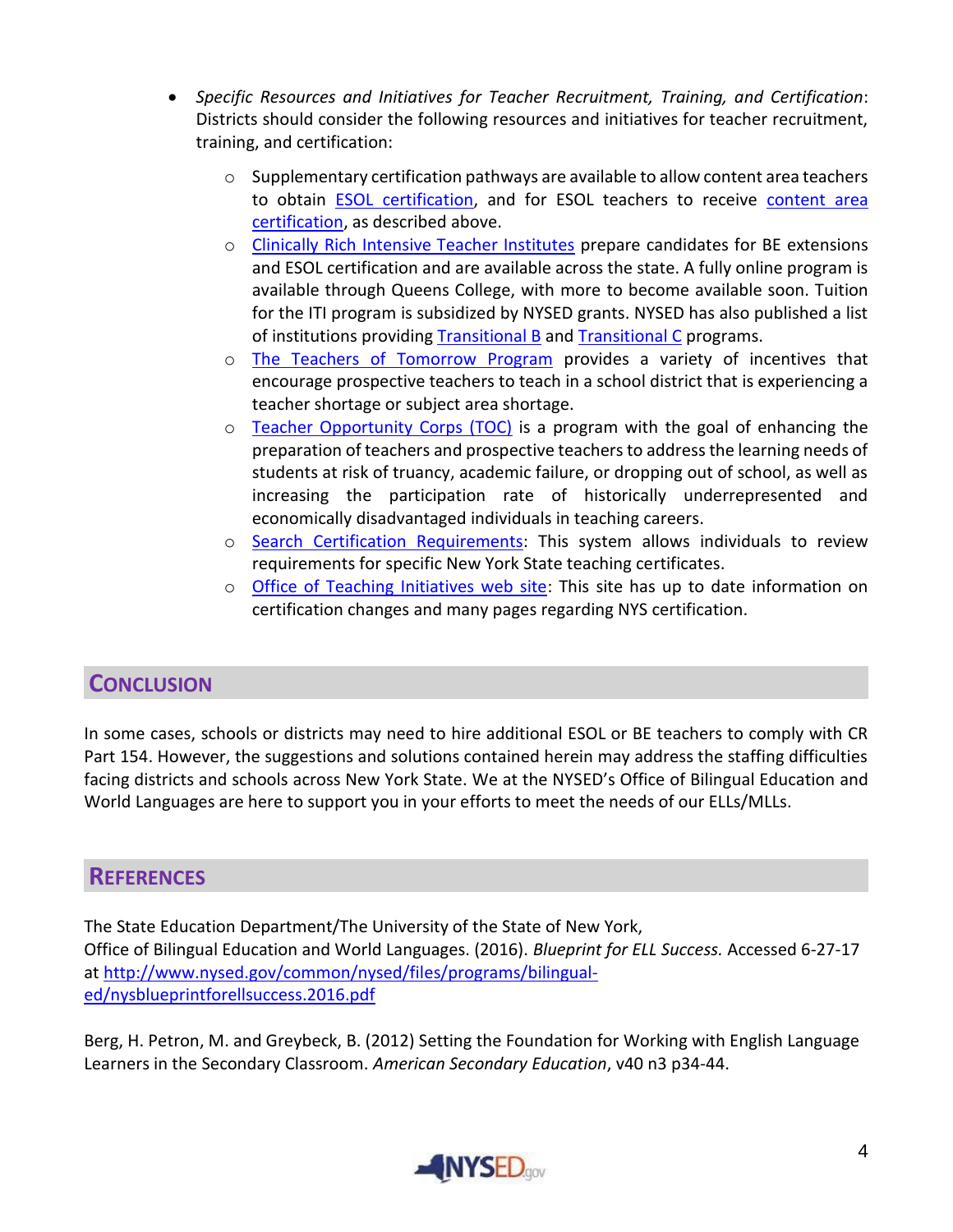de Jong, E. and Comminshtt, N.L. (2006). *How should ELLs be grouped for instruction?* Accessed 6-26-17 at [http://www.colorincolorado.org/article/how-should-ells-be-grouped-instruction.](http://www.colorincolorado.org/article/how-should-ells-be-grouped-instruction)

Gersten, R., Baker, S.K., Shanahan, T., Linan-Thompson, S., Collins, P., & Scarcella, R. (2007). Effective Literacy and English Language Instruction for English Learners in the Elementary Grades: A Practice Guide (NCEE 2007-4011). Washington, DC: National Center for Education Evaluation and Regional Assistance, Institute of Education Sciences, U.S. Department of Education. Retrieved from [http://files.eric.ed.gov/fulltext/ED497258.pdf.](http://files.eric.ed.gov/fulltext/ED497258.pdf)

Kamps, D. Abbott, M et al. (2007). Use of Evidence-Based, Small-Group Reading Instruction for English Language Learners in Elementary Grades: Secondary-Tier Intervention. *Learning Disability Quarterly*; Summer 2007; 30, 3.

NYC Department of Education. (2008). *Designing Better High Schools for ELLs*. Accessed 6-26-17 at [http://schools.nyc.gov/NR/rdonlyres/CB259AF4-6008-4170-BBC7-](http://schools.nyc.gov/NR/rdonlyres/CB259AF4-6008-4170-BBC7-D31E283D999B/39554/HSResearchSummary_2008_FINALReadOnly.pdf) [D31E283D999B/39554/HSResearchSummary\\_2008\\_FINALReadOnly.pdf.](http://schools.nyc.gov/NR/rdonlyres/CB259AF4-6008-4170-BBC7-D31E283D999B/39554/HSResearchSummary_2008_FINALReadOnly.pdf)

Snow, K. 2011. *Developing Kindergarten Readiness and Other Large-Scale Assessment Systems: Necessary Considerations in the Assessment of Young Children*. Washington, DC: National Association for the Education of Young Children.

U.S. Department of Education. (n.d.) *Best Practice for ELLs: Small-Group Interventions.* <http://www.readingrockets.org/article/best-practice-ells-small-group-interventions>